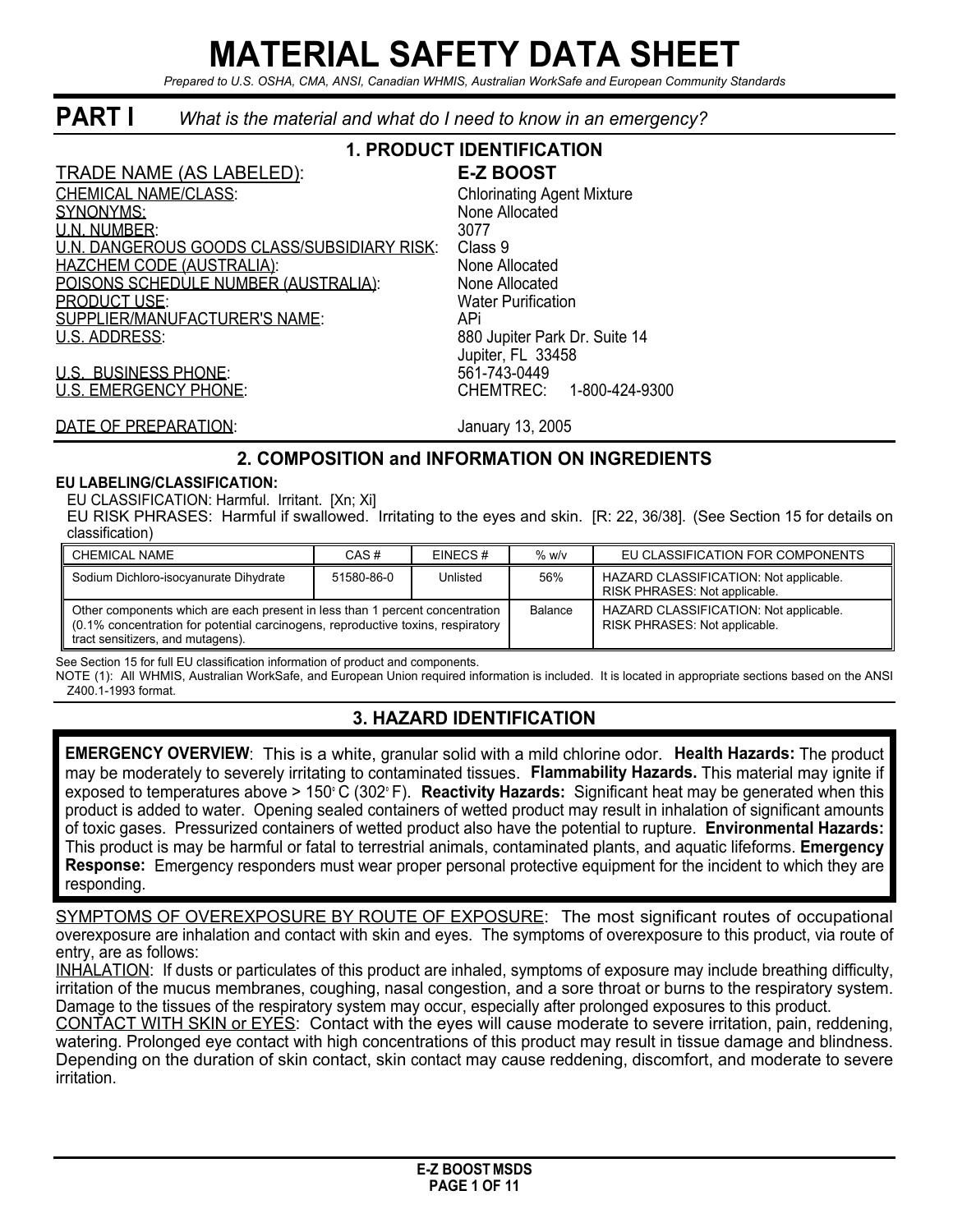# **3. HAZARD IDENTIFICATION (Continued)**

SKIN ABSORPTION: Skin absorption is not a significant route of over-exposure for any component of this product.

INGESTION: Ingestion is not anticipated to be a likely route of occupational exposure to this product. If ingestion does occur, moderate to severe irritation of the mouth, throat, esophagus, and other tissues of the digestive system may occur. Symptoms of such over-exposure can include nausea, vomiting, diarrhea. Ingestion of large volumes of this product may be fatal.

INJECTION: Injection is not anticipated to be a significant route of overexposure for this product. Injection of this product (via puncture with a contaminated object) can cause pain and severe irritation, in addition to the wound.

HEALTH EFFECTS OR RISKS FROM EXPOSURE (An explanation in **lay terms)**.

**ACUTE**: Depending on the duration of contact, over-exposures can mildly to moderately irritate the eyes, skin, mucous membranes, and any other exposed tissue. Severe, prolonged eye contact may result in blindness. If inhaled, irritation of the respiratory system may occur, with coughing and breathing difficulty. Severe ingestion overexposures may be fatal.

**CHRONIC**: Repeated inhalation of dusts from this product may cause irritation or damage to lung tissue. Repeated skin contact may cause dermatitis (dry, red, cracked skin).

**TARGET ORGANS:** ACUTE: Respiratory system, skin, eyes. CHRONIC: Skin, respiratory system.



# HAZARDOUS MATERIAL IDENTIFICATION SYSTEM **HEALTH HAZARD** (BLUE) 3 **FLAMMABILITY HAZARD** (RED) 1 **PHYSICAL HAZARD** 2 (YELLOW) **PROTECTIVE EQUIPMENT** EYES RESPIRATORY HANDS BODY 曲  $\bigcirc$ ₩ SEE SECTION 8 SEE SECTION 8 For Routine Industrial Use and Handling Applications Hazard Scale: **0** = Minimal **1** = Slight **2** = Moderate



# **4. FIRST-AID MEASURES**

Contaminated individuals must be taken for medical attention if any adverse effect develops. Rescuers should be taken for medical attention, if necessary. Take a copy of label and MSDS to health professional with victim.

SKIN EXPOSURE: If this product contaminates the skin and irritation develops, begin decontamination with running water. The minimum flushing time is 15 minutes for situations in which irritation occurs Remove exposed or contaminated clothing, taking care not to contaminate eyes. Contaminated individuals must seek medical attention if any adverse effect continues after flushing.

EYE EXPOSURE: If dusts or particulates of this product enter the eyes, open victim's eyes while under gently running water. Use sufficient force to open eyelids. Have victim "roll" eyes. Minimum flushing is for 15 minutes. Contaminated individuals must seek medical attention if any adverse effect continues after flushing.

INHALATION: If dusts or particulates of this product are inhaled, remove victim to fresh air. Have the contaminated individual blow nose.

INGESTION: If this product is swallowed, CALL PHYSICIAN OR POISON CONTROL CENTER FOR MOST CURRENT INFORMATION. If professional advice is not available, do not induce vomiting. Victim should drink milk, egg whites, or large quantities of water. Never induce vomiting or give diluents (milk or water) to someone who is unconscious, having convulsions, or unable to swallow.

MEDICAL CONDITIONS AGGRAVATED BY EXPOSURE: Acute or chronic skin conditions or disorders involving the "Target Organs" (see Section 3, "Hazard Identification") may be aggravated by overexposure to dusts of this product. RECOMMENDATIONS TO PHYSICIANS: Treat symptoms and eliminate overexposure.

# **5. FIRE-FIGHTING MEASURES**

FLASH POINT:  $> 150^{\circ}$  C (302 $^{\circ}$  F) AUTOIGNITION TEMPERATURE: Not flammable. FLAMMABLE LIMITS (in air by volume, %): Lower (LEL): Not applicable.

Upper (UEL): Not applicable.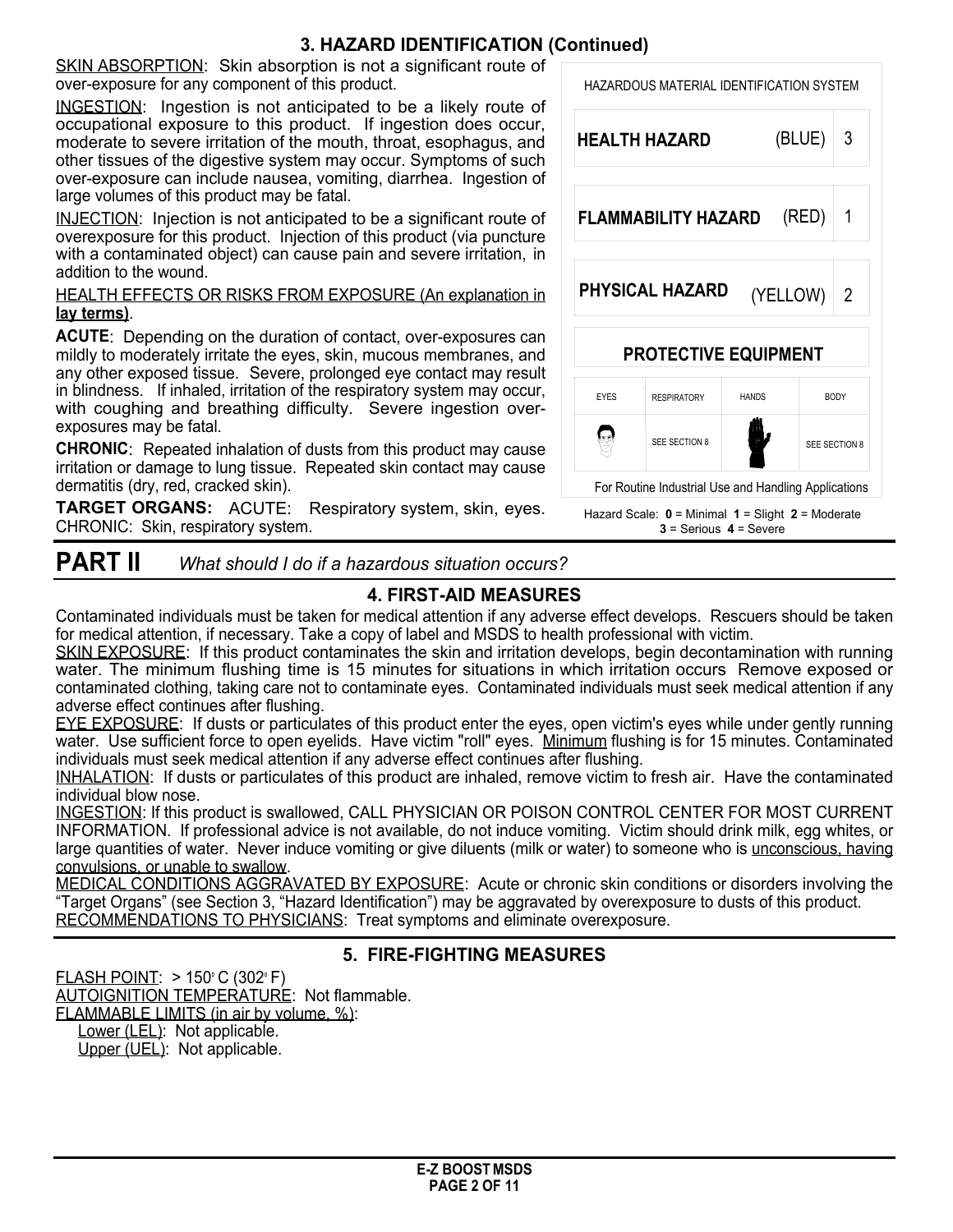### **5. FIRE-FIGHTING MEASURES (Continued)**

FIRE EXTINGUISHING MATERIALS:

| Water Spray: YES | Carbon Dioxide: YES     |
|------------------|-------------------------|
| Foam: YES        | Dry Chemical: YES       |
| Halon: YES       | Other: Any "ABC" Class. |

UNUSUAL FIRE AND EXPLOSION HAZARDS: This product is a potential irritant and may present a contact hazard to firefighters. When involved in a fire, this material may decompose and produce irritating vapors and toxic gases (e.g., chlorine). Contact with water can produce Nitrogen Trichloride. Closed containers may rupture or explode in a fire, especially if product has become wetted.

Explosion Sensitivity to Mechanical Impact: Not sensitive.

Explosion Sensitivity to Static Discharge: Not sensitive.

SPECIAL FIRE-FIGHTING PROCEDURES: Prevent the spread of any released product to combustible objects. Structural fire-fighters must wear Self-Contained Breathing Apparatus and full protective equipment. Move



Hazard Scale: **0** = Minimal **1** = Slight **2** = Moderate **3** = Serious **4** = Severe

containers from fire area if it can be done without risk to personnel. If possible, prevent runoff water from entering storm drains, bodies of water, or other environmentally sensitive areas. Rinse contaminated equipment thoroughly with soapy water before returning such equipment to service.

# **6. ACCIDENTAL RELEASE MEASURES**

RELEASE RESPONSE: Uncontrolled releases should be responded to by trained personnel using pre-planned procedures. Proper protective equipment should be used. In case of a spill, clear the affected area and protect people. For small releases (e.g., 2 pound release), clean-up spilled solid wearing gloves, goggles, and suitable body protection. The minimum Personal Protective Equipment recommended for response to non-incidental releases (e.g., 300 pound release) should be Level C: triple-gloves (rubber gloves, nitrile gloves over latex gloves), chemical resistant suit and boots, hard-hat, and an air-purifying respirator (with high efficiency particulate filter). Level B, which includes a Self-Contained Breathing Apparatus, must be worn when oxygen levels are below 19.5% or unknown. Sweep-up or vacuum spilled solid. Triple-rinse area with water. Place all spill residue in a suitable container. Dispose of in accordance with applicable U.S. Federal, State, or local procedures, or the appropriate standards of Canada, Australia, and EU Member States (see Section 13, Disposal Considerations).

| <b>PART III</b> |  | How can I prevent hazardous situations from occurring? |  |  |
|-----------------|--|--------------------------------------------------------|--|--|
|-----------------|--|--------------------------------------------------------|--|--|

# **7. HANDLING and STORAGE**

WORK AND HYGIENE PRACTICES: As with all chemicals, avoid getting this product ON YOU or IN YOU. Wash thoroughly after using this product. Do not eat, drink, smoke, or apply cosmetics while handling this product. Avoid breathing dusts generated by this product. Use in a well-ventilated location. Wipe-down area routinely to avoid the accumulation of dusts of this product. Remove contaminated clothing immediately.

STORAGE AND HANDLING PRACTICES: All employees who handle this material should be trained to handle it safely. Keep container tightly closed when not in use. Store containers in a cool, dry location, away from direct sunlight, or sources of intense heat. Material should be stored in secondary containers. Store containers away from incompatible chemicals (see Section 10, Stability and Reactivity). Store containers away from wood, cardboard boxes, and other combustible materials. Inspect all incoming containers before storage, to ensure containers are properly labeled and not damaged. Do not seal a container into which wetted product has been placed. The wetted product will generated toxic gases (e.g., sulfur compounds). If this reaction occurs in a sealed container, there will be a build-up of pressure, which can result in an inhalation exposure to a significant level of toxic substances upon opening the container. Additionally, there is the potential for the pressurized container to rupture. Empty containers may contain residual particulates; therefore, empty containers should be handled with care. Never store food, feed, or drinking water in containers which held this product.

PROTECTIVE PRACTICES DURING MAINTENANCE OF CONTAMINATED EQUIPMENT: Follow practices indicated in Section 6 (Accidental Release Measures). Make certain that application equipment is locked and tagged-out safely, if necessary. Collect all rinsates and dispose of according to applicable U.S. Federal, State, or local procedures, or the appropriate standards of Canada, Australia, and EU Member States.

# **8. EXPOSURE CONTROLS - PERSONAL PROTECTION**

VENTILATION AND ENGINEERING CONTROLS: Use with adequate ventilation to ensure exposure levels are maintained below the limits provided in Section 2 (Composition and Information on Ingredients), if applicable. Ensure eyewash/safety shower stations are available near areas where this product is used.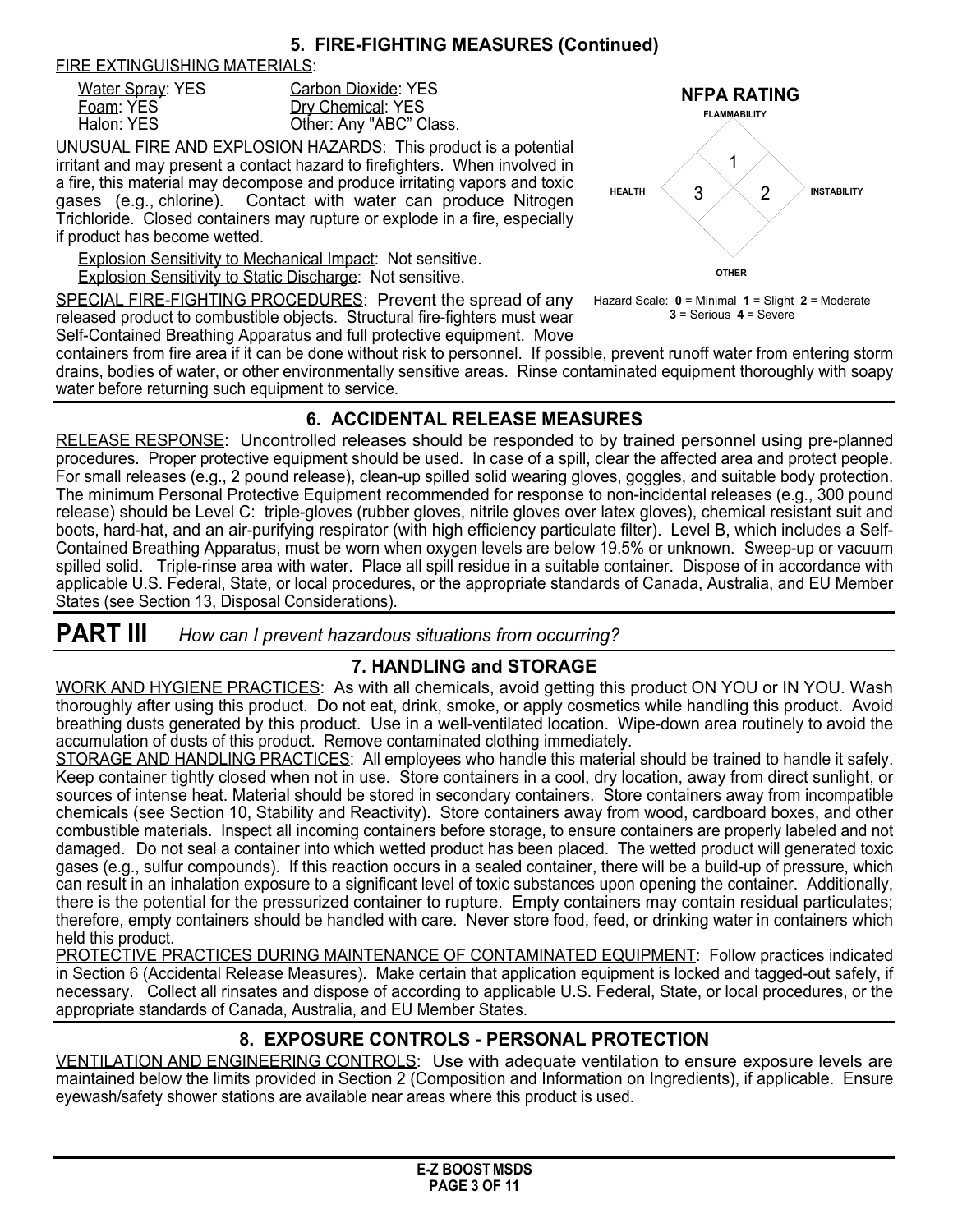# **8. EXPOSURE CONTROLS - PERSONAL PROTECTION (Continued)**

EXPOSURE LIMITS:

| <b>CHEMICAL NAME</b>                                                                                                                                                                                                                                                                                                                                                                                                                                                                                                                                                                 | CAS#       | EINECS#                                                                                                                                                                                                                                                                                                                                                                                                                                                                                                                      | Proportion | <b>EXPOSURE LIMITS IN AIR</b> |             |                         |             |              |                                                                                                                                                                                                                      |
|--------------------------------------------------------------------------------------------------------------------------------------------------------------------------------------------------------------------------------------------------------------------------------------------------------------------------------------------------------------------------------------------------------------------------------------------------------------------------------------------------------------------------------------------------------------------------------------|------------|------------------------------------------------------------------------------------------------------------------------------------------------------------------------------------------------------------------------------------------------------------------------------------------------------------------------------------------------------------------------------------------------------------------------------------------------------------------------------------------------------------------------------|------------|-------------------------------|-------------|-------------------------|-------------|--------------|----------------------------------------------------------------------------------------------------------------------------------------------------------------------------------------------------------------------|
|                                                                                                                                                                                                                                                                                                                                                                                                                                                                                                                                                                                      |            |                                                                                                                                                                                                                                                                                                                                                                                                                                                                                                                              | $(w/w\%)$  | <b>ACGIHTLV</b>               |             | OSHA-PEL                |             | <b>NIOSH</b> | <b>OTHER</b>                                                                                                                                                                                                         |
|                                                                                                                                                                                                                                                                                                                                                                                                                                                                                                                                                                                      |            |                                                                                                                                                                                                                                                                                                                                                                                                                                                                                                                              |            | <b>TWA</b>                    | <b>STEL</b> | <b>TWA</b>              | <b>STEL</b> | <b>IDLH</b>  |                                                                                                                                                                                                                      |
|                                                                                                                                                                                                                                                                                                                                                                                                                                                                                                                                                                                      |            |                                                                                                                                                                                                                                                                                                                                                                                                                                                                                                                              |            | ppm                           | ppm         | ppm                     | ppm         | ppm          | ppm                                                                                                                                                                                                                  |
| Sodium Dichloro-<br>isocyanurate Dihydrate<br>Currently, there are no<br>exposure limits for this<br>compound. It is<br>recommended that the<br>following exposure<br>limits for Chlorine be<br>followed.                                                                                                                                                                                                                                                                                                                                                                            | 51580-86-0 | Unlisted                                                                                                                                                                                                                                                                                                                                                                                                                                                                                                                     | 56%        | 0.5                           |             | 0.5<br>(Vacated<br>PEL) | (ceiling)   | 10           | <b>NIOSH REL:</b><br>$STEL = 0.5$ (ceiling) 15<br>minutes<br><b>DFG MAKs:</b><br>$TWA = 0.5$<br>$PEAK = 1. MAX, 15$<br>minutes average value.<br>1-hr interval<br><b>DFG MAK Pregnancy</b><br>Risk Classification: C |
| Other components which are each present in less<br><b>Balance</b><br>than 1 percent concentration (0.1% concentration for<br>potential carcinogens, reproductive toxins, respiratory<br>tract sensitizers, and mutagens).                                                                                                                                                                                                                                                                                                                                                            |            | Carcinogen: TLV-A4<br>None of the other components contribute significant additional hazards at the<br>concentrations present in this product. All pertinent hazard information has been<br>provided in this document, per the requirements of the Federal Occupational Safety<br>and Health Administration Standard (29 CFR 1910.1200), U.S. State equivalent<br>Standards and Canadian Workplace Hazardous Materials Identification System<br>Standards, European Council Directives, and Australian WorkSafe Regulations. |            |                               |             |                         |             |              |                                                                                                                                                                                                                      |
| NE = Not Established. See Section 16 for Definitions of Terms Used.<br><u>INTERNATIONAL OCCUPATIONAL EXPOSURE LIMITS:</u><br>Currently, there are no international exposure limits<br>established for the component of this product. The following are exposure limits for the related compound, Chlorine.<br><b>CHLORINE</b> (continued):<br><b>CHLORINE</b> (continued):<br><b>CHLORINE:</b><br>India: TWA = 1 ppm (3 mg/m <sup>3</sup> ), STEL = 3 ppm (9 Sweden: NGV = 0.5 ppm (1.5 mg/m <sup>3</sup> ), TGV(C) =<br>Arab Republic of Egypt: TWA = 1 ppm (3 mg/m <sup>3</sup> ), |            |                                                                                                                                                                                                                                                                                                                                                                                                                                                                                                                              |            |                               |             |                         |             |              |                                                                                                                                                                                                                      |

JAN 1993

Australia: TWA = 1 ppm  $(3 \text{ mg/m}^3)$ , JAN 1993

- Austria: MAK = 0.5 ppm (1.5 mg/m<sup>3</sup>), JAN 1999
- Belgium: TWA =  $0.5$  ppm (1.5 mg/m<sup>3</sup>), STEL = 1 ppm, JAN 1993

Denmark: TWA =  $0.5$  ppm (1.5 mg/m<sup>3</sup>), JAN 1999 Finland: TWA =  $0.5$  ppm (1.5 mg/m<sup>3</sup>), STEL = 1 ppm (3 mg/m<sup>3</sup>), JAN 1999

Germany: MAK =  $0.5$  ppm (1.5 mg/m<sup>3</sup>), JAN 1999 Hungary: STEL = 1 mg/m<sup>3</sup>, JAN 1993

- mg/m<sup>3</sup> ), JAN 1993
- Japan: OEL = 1 ppm (2.9 mg/m<sup>3</sup>), JAN 1999 The Netherlands: MAC-TGG = 1 ppm (3 mg/m<sup>3</sup>),
- JAN 1999 The Philippines: TWA = 1 ppm (3 mg/m<sup>3</sup>), JAN 1993 Poland: MAC(TWA) =  $1.5 \text{ mg/m}^3$ , STEL = 9
- mg/m<sup>3</sup> , JAN 1999

Russia: TWA = 1 ppm,  $STEL = 1$  mg/m<sup>3</sup>, JAN 1993

1 ppm  $(3 \text{ mg/m}^3)$ , JAN 1999 Switzerland: MAK-W = 0.5 ppm  $(1.5 \text{ mg/m}^3)$ , KZG-W = 1 ppm  $(3 \text{ mg/m}^3)$ , JAN 1999 Turkey: TWA = 1 ppm (3 mg/m<sup>3</sup>), JAN 1993

United Kingdom: TWA =  $0.5$  ppm (1.5 mg/m<sup>3</sup>),  $STEL = 1$  ppm (2.9 mg/m<sup>3</sup>), SEP 2000

In Argentina, Bulgaria, Colombia, Jordan, Korea, New Zealand, Singapore, Vietnam, New Zealand, Singapore, Vietnam check ACGIH TI<sub>V</sub>

RESPIRATORY PROTECTION: Maintain airborne contaminant concentrations below exposure limits listed in Section 2 (Composition and Information on Ingredients), if applicable. Dust masks should be worn if operations will generate excessive dusts or particulates. If respiratory protection is needed, use only protection authorized in the U.S. Federal OSHA Standard (29 CFR 1910.134), equivalent U.S. State standards, Canadian CSA Standard Z94.4-93, the European Standard EN149, and EC member states. Oxygen levels below 19.5% are considered IDLH by OSHA. In such atmospheres, use of a full-facepiece pressure/demand SCBA or a full facepiece, supplied air respirator with auxiliary self-contained air supply is required under OSHAs Respiratory Protection Standard (1910.134-1998).

EYE PROTECTION: Splash goggles or safety glasses. If necessary, refer to U.S. OSHA 29 CFR 1910.133, the European Standard EN166 and appropriate Standards of Canada for further information.

HAND PROTECTION: Use rubber or neoprene gloves. Use triple gloves for spill response, as stated in Section 6 (Accidental Release Measures) of this MSDS. If necessary, refer to U.S. OSHA 29 CFR 1910.138, and appropriate Standards of the EC and Canada for further information.

BODY PROTECTION: Use body protection appropriate for task. An apron, Tyvek suit, or other impermeable body protection is suggested if operations will generate excessive dusts. Full-body chemical protective clothing is recommended for emergency response procedures. If a hazard of injury to the feet exists due to falling objects, rolling objects, where objects may pierce the soles of the feet or where employee's feet may be exposed to electrical hazards, use foot protection, as described in U.S. OSHA 29 CFR 1910.136.

# **9. PHYSICAL and CHEMICAL PROPERTIES**

RELATIVE VAPOR DENSITY (air = 1): Not applicable. EVAPORATION RATE (n-BuAc = 1): Not applicable. SPECIFIC GRAVITY (water  $= 1$ ): 29 g/100 g BOILING POINT: Not applicable. VAPOR PRESSURE: Not applicable. pH (1% solutions): 6.0-7.0 ODOR THRESHOLD: Not applicable. . . The FORM: White granules. COLOR: White COLOR: Mild, chlorine-like. VISCOSITY: Not applicable. FLASH POINT: > 150°C (302°F)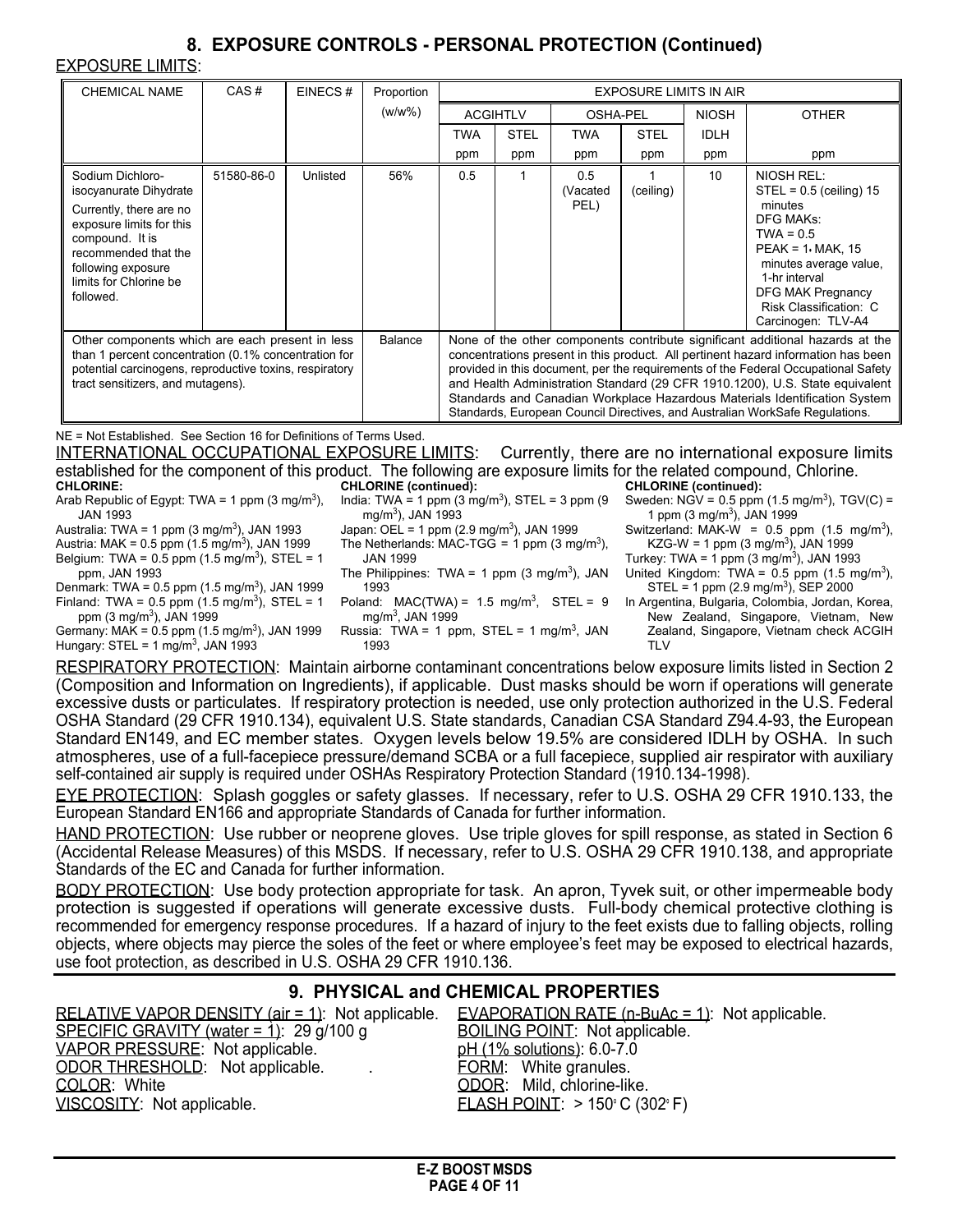# **9. PHYSICAL and CHEMICAL PROPERTIES (Continued)**

COEFFICIENT OF OIL/WATER DISTRIBUTION (PARTITION COEFFICIENT): Not available.

HOW TO DETECT THIS SUBSTANCE (warning properties): The appearance and odor may act as a distinguishing characteristic.

## **10. STABILITY and REACTIVITY**

STABILITY: Stable under conditions of normal temperature and pressure. This product can react in presence of water to form Nitrogen Trichloride. Product loses less than 1% chlorine after standing one year at 40° C (104° F).

DECOMPOSITION PRODUCTS: Products of thermal decomposition may include chlorine, and sodium compounds. In contact with water, this product can produce nitrogen trichloride with generation of heat. Material that has been exposed to water and then put in sealed containers poses a risk of explosion.

MATERIALS WITH WHICH SUBSTANCE IS INCOMPATIBLE: This product is incompatible with water, oxidant and reducing agents, acids, alkalis, nitrogen, ammonium salts, urea, amines, quaternary ammonium derivatives, oils, fats, peroxides and cationic tensioactives.

HAZARDOUS POLYMERIZATION: Will not occur.

CONDITIONS TO AVOID: Avoid exposure or contact to incompatible chemicals, water and temperatures above 50° C (122° ).

**PART IV** *Is there any other useful information about this material?*

# **11. TOXICOLOGICAL INFORMATION**

TOXICITY DATA: Currently, there are specific toxicology data available for this material.

SUSPECTED CANCER AGENT: This compound is not listed by agencies tracking the carcinogenic potential for chemical compounds are not found on the following lists: FEDERAL OSHA Z LIST, NTP, IARC, and CAL/OSHA and therefore are not considered to be, nor suspected to be, cancer-causing agents by these agencies.

IRRITANCY OF PRODUCT: This product can moderately to severely irritate to contaminated tissue.

SENSITIZATION TO THE PRODUCT: This compound is not known to be a skin or respiratory sensitizer.

REPRODUCTIVE TOXICITY INFORMATION: Listed below is information concerning the effects of this product and its components on the human reproductive system.

Mutagenicity: This compound is not reported to produce mutagenic effects in humans.

Embryotoxicity: This compound is not reported to produce embryotoxic effects in humans.

Teratogenicity: This compound is not reported to cause teratogenic effects in humans.

Reproductive Toxicity: This compound is not reported to cause reproductive effects in humans..

A mutagen is a chemical which causes permanent changes to genetic material (DNA) such that the changes will propagate through generational lines. An embryotoxin is a chemical which causes damage to a developing embryo (i.e. within the first eight weeks of pregnancy in humans), but the damage does not propagate across generational lines. A teratogen is a chemical which causes damage to a developing fetus, but the damage does not propagate across generational lines. A reproductive toxin is any substance which interferes in any way with the reproductive process. ACGIH BIOLOGICAL EXPOSURE INDICES: Currently, there are no ACGIH Biological Exposure Indices (BEIs)

determined for this material.

# **12. ECOLOGICAL INFORMATION**

ALL WORK PRACTICES MUST BE AIMED AT ELIMINATING ENVIRONMENTAL CONTAMINATION.

ENVIRONMENTAL STABILITY: Currently, there is no information on the stability of this material in the environment.

EFFECT OF MATERIAL ON PLANTS or ANIMALS: No specific data is available on the effect to plants and animals this product. If accidentally released, the product could harm plants and animals.

EFFECT OF CHEMICAL ON AQUATIC LIFE: No specific data is available on the effect of this product in an aquatic environment. If accidentally released to an aquatic environment, it could harm or kill aquatic life, as a chlorinating agent. SPECIFIC GERMAN ENVIRONMENTAL LISTINGS:

Aquatic Hazard Class (WGK): As no specific Hazard Class has been assigned to this material, the default class is Hazard Class 2.

#### **13. DISPOSAL CONSIDERATIONS**

PREPARING WASTES FOR DISPOSAL: Waste should be diluted with a great quantity of water treated with sodium carbonate and sodium sulfite and then can be poured to the sewer. Follow local regulations. Waste only contains a mixture of salts and cyanuric acid which is biodegradable. Disposal of dry product is by incineration mixing product with solvents. The incinerator should be provided with a washing system for chlorine combustion gases. Waste disposal must be in accordance with appropriate U.S. Federal, State, and local regulations, those of Canada and its Provinces, as well as those applicable to the EC Member States or Australia. This product, if unaltered by use, may be disposed of by treatment at a permitted facility or as advised by your local hazardous waste regulatory authority.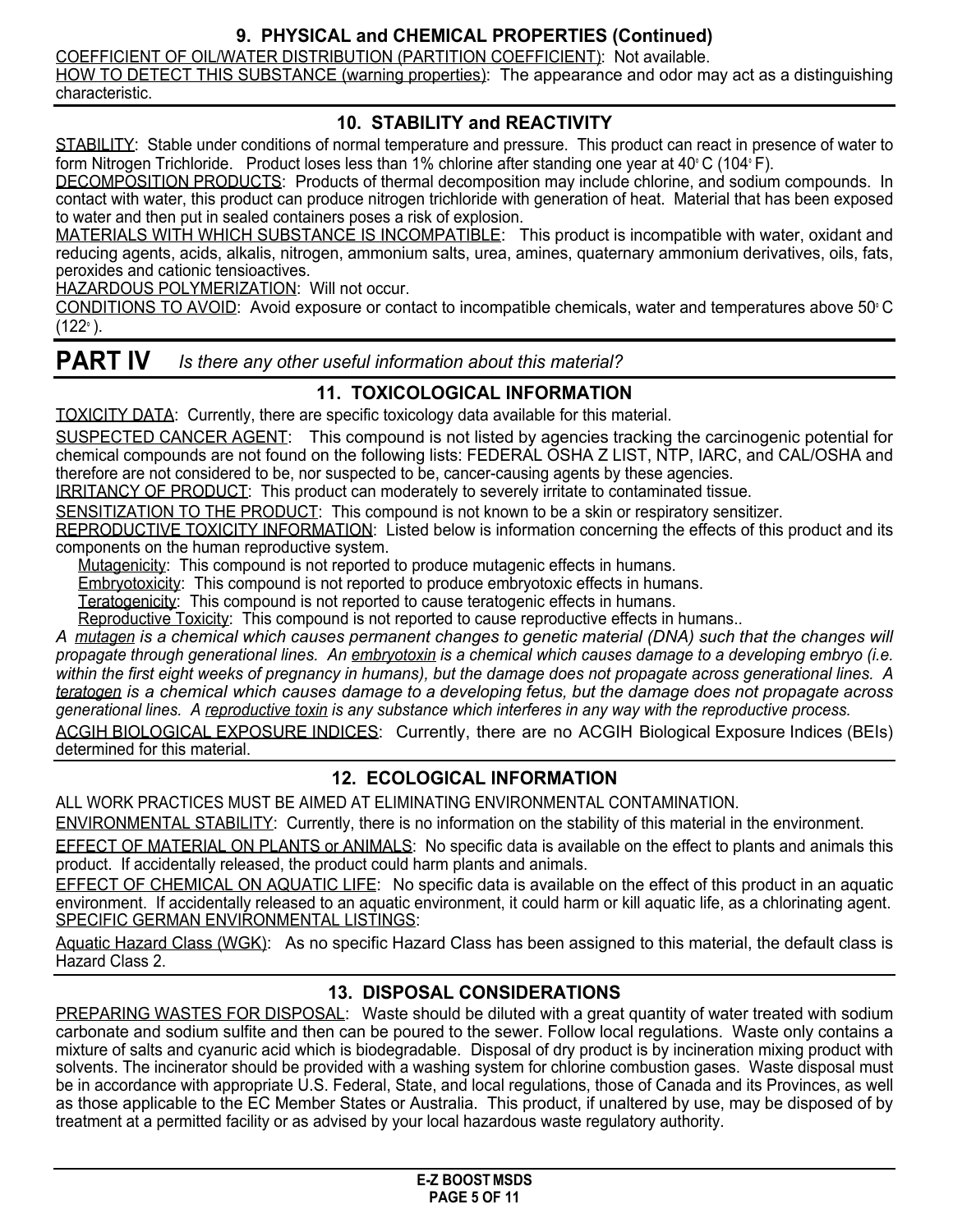#### **13. DISPOSAL CONSIDERATIONS (Continued)**

U.S. EPA WASTE NUMBER: Wastes of this product should be tested to see if they meet the criteria for D002, Waste Characteristic Corrosivity.

| <b>14. TRANSPORTATION INFORMATION</b>                                       |                                                                                                                |  |  |  |
|-----------------------------------------------------------------------------|----------------------------------------------------------------------------------------------------------------|--|--|--|
|                                                                             | <u>THIS MATERIAL IS HAZARDOUS AS DEFINED BY 49 CFR 172.101 BY THE U.S. DEPARTMENT OF </u>                      |  |  |  |
| <b>TRANSPORTATION</b>                                                       |                                                                                                                |  |  |  |
| <b>PROPER SHIPPING NAME:</b>                                                | Environmentally hazardous substances, solid, n.o.s. (Sodium                                                    |  |  |  |
| Dichloro-Isocyanurate Dihydrate)                                            |                                                                                                                |  |  |  |
| HAZARD CLASS NUMBER and DESCRIPTION: 9 (Miscellaneous Dangerous Goods)      |                                                                                                                |  |  |  |
| UN IDENTIFICATION NUMBER:                                                   | <b>UN 3077</b>                                                                                                 |  |  |  |
|                                                                             |                                                                                                                |  |  |  |
| <b>PACKING GROUP:</b><br>Ш                                                  |                                                                                                                |  |  |  |
| DOT LABEL(S) REQUIRED:                                                      | Class 9                                                                                                        |  |  |  |
| NORTH AMERICAN EMERGENCY RESPONSE GUIDEBOOK NUMBER, 2004: 171               |                                                                                                                |  |  |  |
|                                                                             | MARINE POLLUTANT: Sodium Dichloro-Isocyanurate Dihydrate is not designated to be a marine pollutant, as        |  |  |  |
| designated by the US DOT, per Appendix B to 49 CFR 172.101.                 |                                                                                                                |  |  |  |
|                                                                             | TRANSPORT CANADA. TRANSPORTATION OF DANGEROUS GOODS REGULATIONS: THIS MATERIAL MAY BE                          |  |  |  |
|                                                                             | CONSIDERED AS DANGEROUS GOODS. Use the above information for the preparation of Canadian Shipments.            |  |  |  |
| <b>PROPER SHIPPING NAME:</b>                                                | Environmentally hazardous substances, solid, n.o.s. (Sodium                                                    |  |  |  |
| Dichloro-Isocyanurate Dihydrate)                                            |                                                                                                                |  |  |  |
| HAZARD CLASS NUMBER and DESCRIPTION:                                        | 9 (Miscellaneous Dangerous Goods)                                                                              |  |  |  |
| UN IDENTIFICATION NUMBER:                                                   | <b>UN 3077</b>                                                                                                 |  |  |  |
| <b>HAZARD LABEL (S) REQUIRED:</b>                                           | Class 9 (Miscellaneous Dangerous Goods)                                                                        |  |  |  |
| <b>PACKING GROUP:</b>                                                       | Ш                                                                                                              |  |  |  |
| <b>SPECIAL PROVISIONS:</b>                                                  | 16                                                                                                             |  |  |  |
| <b>EXPLOSIVE LIMIT &amp; LIMITED QUANTITY INDEX:</b>                        | 5                                                                                                              |  |  |  |
| <b>ERAP INDEX:</b>                                                          | None                                                                                                           |  |  |  |
| <b>PASSENGER CARRYING SHIP INDEX:</b>                                       | None                                                                                                           |  |  |  |
| PASSENGER CARRYING ROAD OR RAIL VEHICLE INDEX: None                         |                                                                                                                |  |  |  |
|                                                                             | INTERNATIONAL MARITIME ORGANIZATION (IMO): This product is regulated as dangerous goods by the IMO; the        |  |  |  |
| following information is applicable to shipments of this product by vessel: |                                                                                                                |  |  |  |
|                                                                             |                                                                                                                |  |  |  |
| UN IDENTIFICATION NUMBER:                                                   | <b>UN 3077</b>                                                                                                 |  |  |  |
| <b>PROPER SHIPPING NAME:</b>                                                | Environmentally hazardous substances, solid, n.o.s. (Sodium                                                    |  |  |  |
| Dichloro-Isocyanurate Dihydrate)                                            |                                                                                                                |  |  |  |
| <b>HAZARD CLASS NUMBER and DESCRIPTION:</b>                                 | Class 9 (Miscellaneous Dangerous Goods)                                                                        |  |  |  |
| <b>PACKING GROUP:</b>                                                       | Ш                                                                                                              |  |  |  |
| <b>SPECIAL PROVISIONS:</b>                                                  | 274, 909, 944                                                                                                  |  |  |  |
| <b>HAZARD LABEL(S) REQUIRED:</b>                                            | Class 9 (Miscellaneous Dangerous Goods)                                                                        |  |  |  |
| <b>LIMITED QUANTITIES:</b>                                                  | 5 kg                                                                                                           |  |  |  |
| <b>PACKING INSTRUCTION:</b>                                                 | P002, LP02                                                                                                     |  |  |  |
| EmS:                                                                        | $F-U$ , $S-F$                                                                                                  |  |  |  |
| STOWAGE AND SEGREGATION:                                                    | Category A                                                                                                     |  |  |  |
|                                                                             | EUROPEAN AGREEMENT CONCERNING THE INTERNATIONAL CARRIAGE OF DANGEROUS GOODS BY ROAD                            |  |  |  |
|                                                                             | (ADR): This material is considered by the United Nations Economic Commission for Europe to be dangerous goods. |  |  |  |
| <b>UN NUMBER:</b>                                                           | <b>UN 3077</b>                                                                                                 |  |  |  |
| <b>NAME AND DESCRIPTION:</b>                                                | Environmentally hazardous substances, solid, n.o.s. (Sodium                                                    |  |  |  |
| Dichloro-Isocyanurate Dihydrate)                                            |                                                                                                                |  |  |  |
| CLASS:                                                                      | 9                                                                                                              |  |  |  |
| <b>CLASSIFICATION CODE:</b>                                                 | M7                                                                                                             |  |  |  |
| <b>PACKING GROUP:</b>                                                       | Ш                                                                                                              |  |  |  |
| LABELS:                                                                     | 9                                                                                                              |  |  |  |
| <b>SPECIAL PROVISIONS:</b>                                                  |                                                                                                                |  |  |  |
|                                                                             | 274                                                                                                            |  |  |  |
| <b>LIMITED QUANTITIES:</b>                                                  | LQ27                                                                                                           |  |  |  |
| <b>PACKING INSTRUCTION:</b>                                                 | P200                                                                                                           |  |  |  |
| <b>MIXED PACKING INSTRUCTION:</b>                                           | <b>MP10</b>                                                                                                    |  |  |  |
| <b>HAZARD IDENTIFICATION NUMBER:</b>                                        | 90                                                                                                             |  |  |  |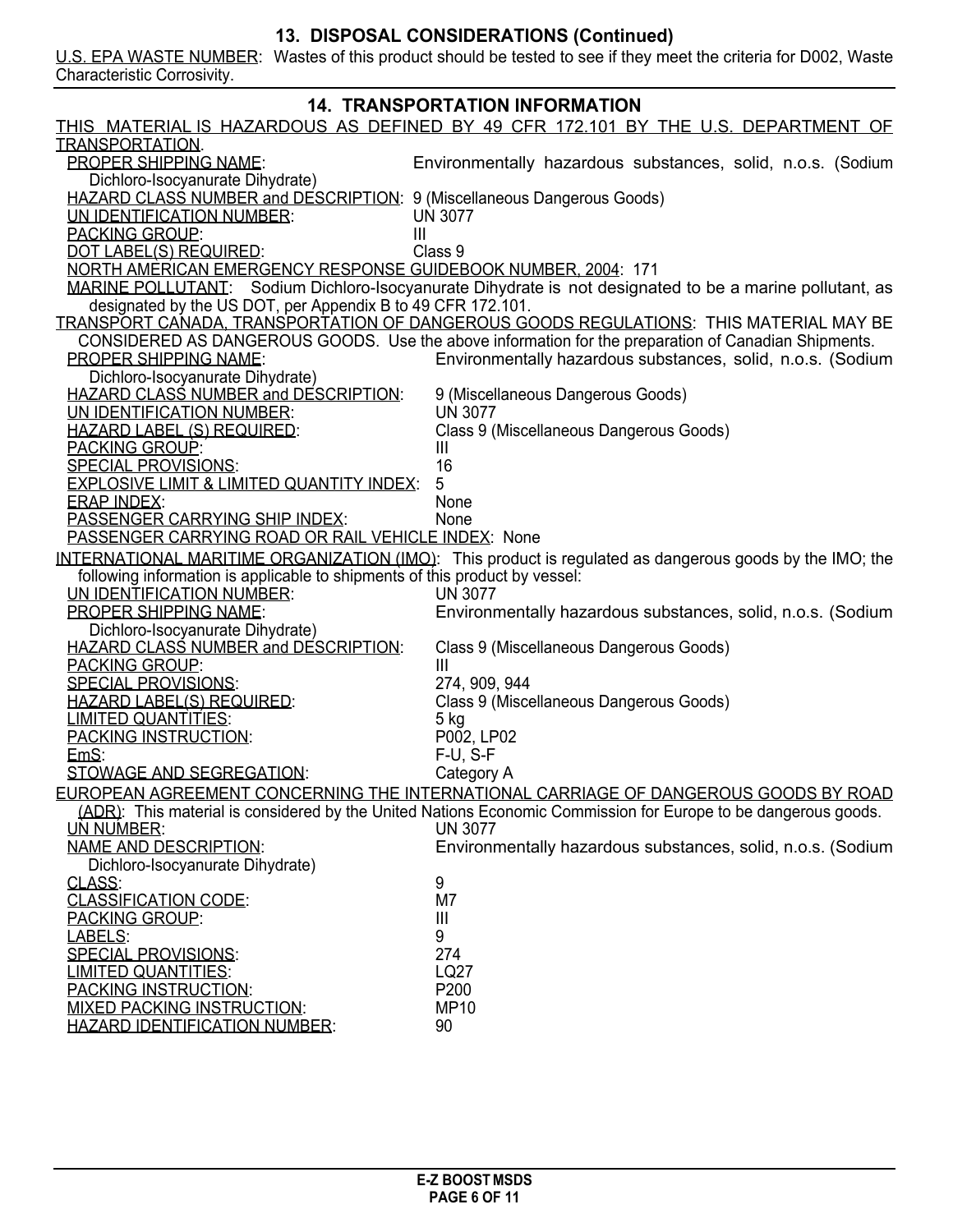### **14. TRANSPORTATION INFORMATION (Continued)**

AUSTRALIAN FEDERAL OFFICE OF ROAD SAFETY CODE FOR THE TRANSPORTATION OF DANGEROUS GOODS BY ROAD OR RAIL: This material is classified as dangerous goods under Australian transportation standards. PROPER SHIPPING NAME: Environmentally hazardous substance, solid, n.o.s. (Sodium Dichloro-

| Isocyanurate Dihydrate)                     |                                         |
|---------------------------------------------|-----------------------------------------|
| <b>HAZARD CLASS NUMBER and DESCRIPTION:</b> | Class 9 (Miscellaneous Dangerous Goods) |
| <b>PACKING GROUP:</b>                       | Ш                                       |
| HazChem CODE:                               | 2X                                      |
| SPECIAL PROVISIONS:                         | SP179, SP 274                           |
| PACKAGING METHOD:                           | 3.8.9                                   |

# **15. REGULATORY INFORMATION**

#### **ADDITIONAL U.S. REGULATIONS:**

U.S. SARA REPORTING REQUIREMENTS: Sodium Dichloro-Isocyanurate Dihydrate is not subject to the reporting requirements of Sections 302, 304, and 313 of Title III of the Superfund Amendments and Reauthorization Act.

U.S. SARA THRESHOLD PLANNING QUANTITY: There are no specific Threshold Planning Quantities for Sodium Dichloro-Isocyanurate Dihydrate. The default Federal MSDS submission and inventory requirement filing threshold of 10,000 lb (4,540 kg) may apply, per 40 CFR 370.20.

U.S. CERCLA REPORTABLE QUANTITY (RQ): Not applicable.

U.S. TSCA INVENTORY STATUS: Sodium Dichloro-Isocyanurate Dihydrate is listed on the TSCA Inventory.

OTHER U.S. FEDERAL REGULATIONS: The regulations of the Federal Insecticide, Fungicide, and Rodenticide Act are applicable to this product.

CALIFORNIA SAFE DRINKING WATER AND TOXIC ENFORCEMENT ACT (PROPOSITION 65): Sodium Dichloro-Isocyanurate Dihydrate is not on the California Proposition 65 lists.

ANSI LABELING (Z129.1): **WARNING!** MAY BE HARMFUL OR FATAL IF SWALLOWED. CAUSES SKIN AND EYE IRRITATION. HARMFUL IF INHALED. ROPENING SEALED CONTAINERS OF WET PRODUCT MAY RESULT IN INHALATION EXPOSURES TO TOXIC GASES. SEALED CONTAINERS OF WET PRODUCT MAY RUPTURE. Do not taste or swallow. Do not get on skin or in eyes. Avoid breathing dusts or particulates. Keep container closed. Do not seal containers in which wet product has been placed. Use only with adequate ventilation. Wash thoroughly after handling. Wear gloves, goggles, suitable body protection, and NIOSH/MSHA-approved respiratory protection, as appropriate. Keep from contact with clothing and other combustible materials. **FIRST-AID:** In case of contact, immediately flush skin or eyes with plenty of water. If inhaled, remove to fresh air. If ingested, do not induce vomiting. Get medical attention, if necessary. **IN CASE OF FIRE:** Use water fog, dry chemical, CO2, or "alcohol" foam. **IN CASE OF SPILL:** Sweep-up or vacuum spilled material. Place residue in suitable container. Consult Material Safety Data Sheet for additional information.

#### **ADDITIONAL CANADIAN REGULATIONS:**

CANADIAN DSL/NDSL INVENTORY STATUS: Sodium Dichloro-Isocyanurate Dihydrate is listed on the DSL Inventory.

OTHER CANADIAN REGULATIONS: The labeling and use requirements of the Pest Control Products Act.

CANADIAN ENVIRONMENTAL PROTECTION ACT (CEPA) PRIORITIES SUBSTANCES LISTS: Sodium Dichloro-Isocyanurate Dihydrate is not on the CEPA Priorities Substances Lists.

CANADIAN WHMIS SYMBOLS: **Class D2B:** Other Toxic Effects



#### **EUROPEAN UNION INFORMATION:**

EUROPEAN UNION INFORMATION FOR PRODUCT: This product meets the definition of a hazardous substance, as defined by the European Community Council Directive 67/548/EEC. The information presented below is pertinent to the product. Caution: this preparation has not been fully tested.

EU LABELING AND CLASSIFICATION:

EU CLASSIFICATION: Harmful. Irritant. [Xn; Xi]

EU RISK PHRASES: Harmful if swallowed. Irritating to the eyes and skin. [R: 22, 36/38].

EU SAFETY PHRASES: Keep out of reach of children. (*This safety phrase can be omitted from the label when the substance or preparation is sold for industrial use only.*) Keep container tightly closed. When using, do not eat or drink. Do not breathe dust. Avoid contact with skin and eyes. Take off immediately all contaminated clothing. After contact with skin, wash immediately with plenty of water. Wear suitable gloves and eye/face protection. In case of accident or if you feel unwell, seek medical advice immediately (show the label where possible). If swallowed, do not induce vomiting: seek medical advice immediately and show this container or label. [S: (2-) 7-20-22/23- 24/25- 27- 28- 37/39- 45- 62]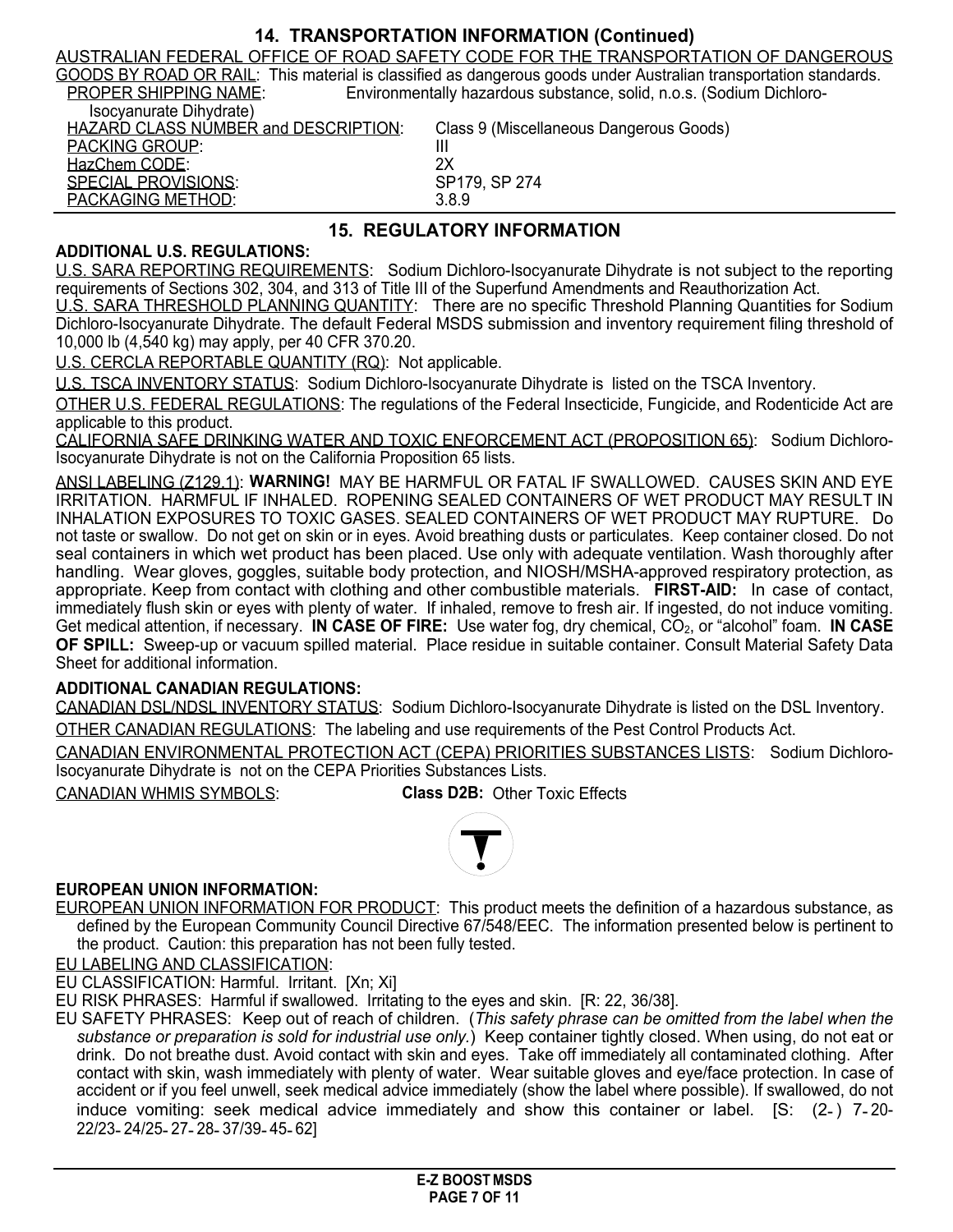**15. REGULATORY INFORMATION (Continued)**

**EUROPEAN UNION INFORMATION (continued):**

EUROPEAN UNION ANNEX II HAZARD SYMBOL:



EUROPEAN union INFORMATION FOR CONSTITUENTS: The following information is available for primary constituents in the components of this product.

**Sodium Dichloro-Isocyanurate Dihydrate:**

EC CLASSIFICATION: An official classification for this substance has not been published in Commission Directives 93/72/EEC, 94/69/EC, or 96/54/EC. **AUSTRALIAN INFORMATION FOR PRODUCT:**

AUSTRALIAN INVENTORY OF CHEMICAL SUBSTANCES (AICS) STATUS: Sodium Dichloro-Isocyanurate Dihydrate is listed on the AICS.

LIST OF DESIGNATED SUBSTANCES: The following hazard classification data have been selected for this product, based a review of the regulation [NOHSC: 10005 (1994)]:

RISK PHRASES: Harmful if swallowed. Irritating to the eyes and skin. [R: 22, 36/38].

SAFETY PHRASES: Keep out of reach of children\*. Keep container tightly closed. When using, do not eat or drink. Do not breathe dust. Avoid contact with skin and eyes. Take off immediately all contaminated clothing. After contact with skin, wash immediately with plenty of water. Wear suitable gloves, and eye/face protection. In case of accident or if you feel unwell, contact a doctor or Poisons Information Centre immediately (show the label where possible). If swallowed, do not induce vomiting: seek medical advice immediately and show this container or label. [S: (2- ) 7- 20- 22/23-24/25-27-28-37/39-45-62]. (\*This safety phrase can be omitted from the label when the substance or preparation is sold for industrial *use only.*)

#### **PREPARED BY:**

# **16. OTHER INFORMATION**

| <b>PREPARED BY:</b> | CHEMICAL SAFETY ASSOCIATES, Inc.<br>PO Box 3519, La Mesa, CA 91944-3519 |
|---------------------|-------------------------------------------------------------------------|
|                     | 619/670-0609                                                            |
| DATE OF PRINTING:   | March 9, 2010                                                           |

The information contained herein is based on data considered accurate. However, no warranty is expressed or implied regarding the accuracy of these data or the results to be obtained from the use thereof. Aqua-Pure International assumes no responsibility for injury to the vendee or third persons proximately caused by the material if reasonable safety procedures are not adhered to as stipulated in the data sheet. Additionally, Aqua-Pure International assumes no responsibility for injury to vendee or third persons proximately caused by abnormal use of the material even if reasonable safety procedures are followed. Furthermore, vendee assumes the risk in his use of the material.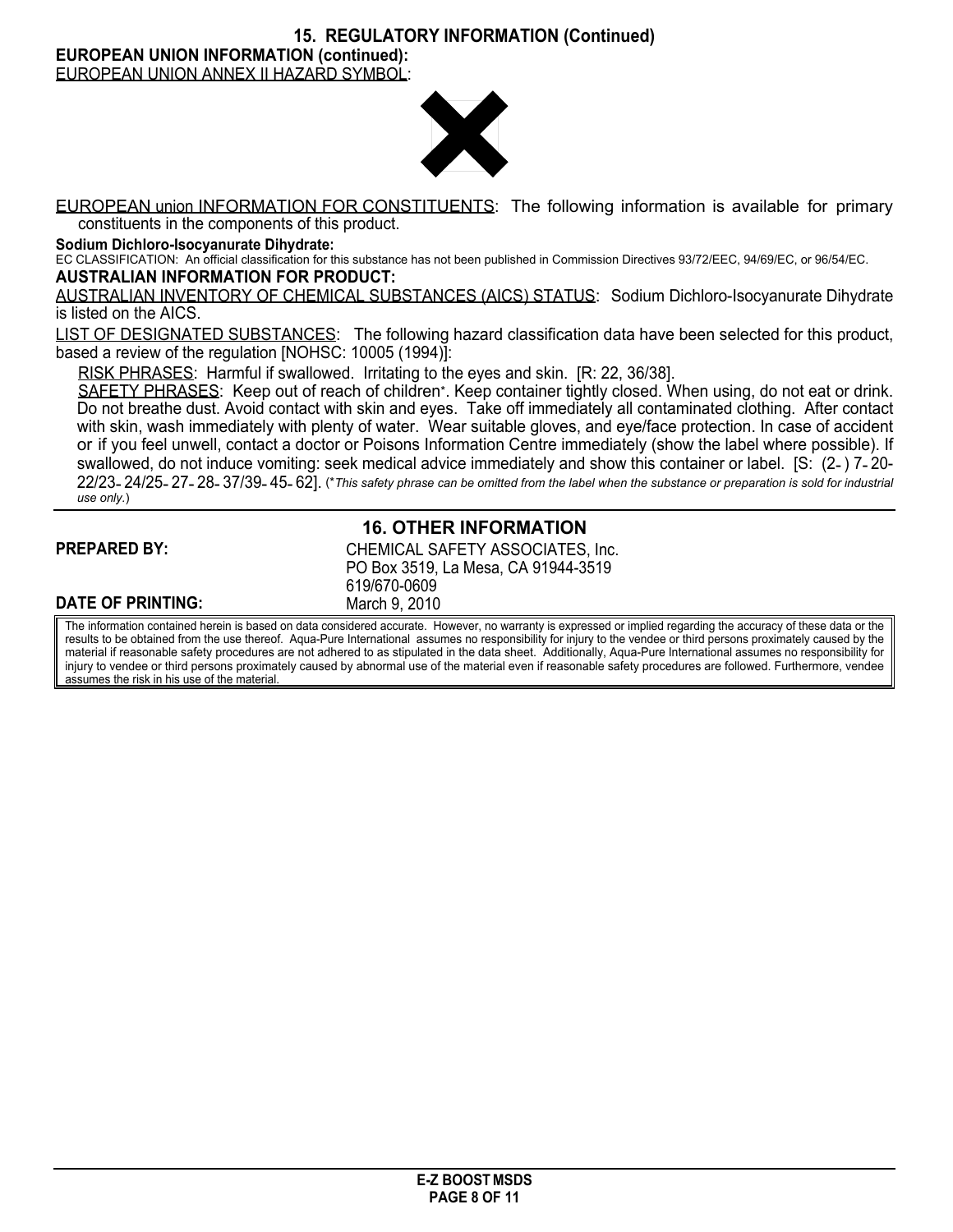#### **DEFINITIONS OF TERMS**

A large number of abbreviations and acronyms appear on a MSDS. Some of these which are commonly used include the following:

**CAS #**: This is the Chemical Abstract Service Number that uniquely identifies each constituent.

#### **EXPOSURE LIMITS IN AIR:**

**DFG MAK Pregnancy Risk Group Classification: Group A:** A risk of damage to the developing embryo or fetus has been unequivocally demonstrated. Exposure of pregnant women can lead to damage of the developing organism, even when MAK and BAT (Biological Tolerance Value for Working Materials) values are observed. **Group B:** Currently available information indicates a risk of damage to the developing embryo or fetus must be considered to be probable. Damage to the developing organism cannot be excluded when pregnant women are exposed, even when MAK and BAT values are observed. **Group C:** There is no reason to fear a risk of damage to the developing embryo or fetus when MAK and BAT values are observed. **Group D:** Classification in one of the groups A-C is not yet possible because, although the data available may indicate a trend, they are not sufficient for final evaluation.

**CEILING LEVEL:** The concentration that shall not be exceeded during any part of the working exposure.

**IDLH-Immediately Dangerous to Life and Health:** This level represents a concentration from which one can escape within 30-minutes without suffering escape-preventing or permanent injury.

**LOQ:** Limit of Quantitation.

**MAK:** Federal Republic of Germany Maximum Concentration Values in the workplace.

**NE:** Not Established. When no exposure guidelines are established, an entry of NE is made for reference.

#### **NIC:** Notice of Intended Change.

**NIOSH CEILING:** The exposure that shall not be exceeded during any part of the workday. If instantaneous monitoring is not feasible, the ceiling shall be assumed as a 15-minute TWA exposure (unless otherwise specified) that shall not be exceeded at any time during a workday.

**NIOSH RELs:** NIOSH's Recommended Exposure Limits.

**PEL-Permissible Exposure Limit:** OSHA's Permissible Exposure Limits. This exposure value means exactly the same as a TLV, except that it is enforceable by OSHA. The OSHA Permissible Exposure Limits are based in the 1989 PELs and the June, 1993 Air Contaminants Rule (Federal Register: 58: 35338-35351 and 58: 40191). Both the current PELs and the vacated PELs are indicated. The phrase, "Vacated 1989 PEL," is placed next to the PEL that was vacated by Court Order.

**SKIN:** Used when a there is a danger of cutaneous absorption.

**STEL-Short Term Exposure Limit:** Short Term Exposure Limit, usually a 15-minute time-weighted average (TWA) exposure that should not be exceeded at any time during a workday, even if the 8-hr TWA is within the TLV-TWA, PEL-TWA or REL-TWA.

**TLV-Threshold Limit Value:** An airborne concentration of a substance that represents conditions under which it is generally believed that nearly all workers may be repeatedly exposed without adverse effect. The duration must be considered, including the 8-hour.

**TWA-Time Weighted Average:** T**i**me W eighted Average exposure concentration for a conventional 8-hr (TLV, PEL) or up to a 10-hr (REL) workday and a 40-hr workweek.

**IDLH-Immediately Dangerous to Life and Health:** This level represents a concentration from which one can escape within 30-minutes without suffering escape-preventing or permanent injury.

#### **HAZARDOUS MATERIALS IDENTIFICATION SYSTEM HAZARD RATINGS:** This rating system was developed by the National Paint and Coating Association and has been adopted by industry to identify the degree of chemical hazards.

#### **HEALTH HAZARD:**

**0** (Minimal Hazard: No significant health risk, irritation of skin or eyes not anticipated. *Skin Irritation*: Essentially non-irritating. PII or Draize = "0". *Eye Irritation*: Essentially non-irritating, or minimal effects which clear in < 24 hours [e.g. mechanical irritation]. Draize = "0". *Oral Toxicity LD<sup>50</sup> Rat*: < 5000 mg/kg. *Dermal Toxicity LD50Rat or Rabbit*: < 2000 mg/kg. *Inhalation Toxicity 4-hrs LC<sup>50</sup> Rat*: < 20 mg/L.); **1** (Slight Hazard: Minor reversible Injury may occur; slightly or mildly irritating. *Skin Irritation*: Slightly or mildly irritating. *Eye Irritation*: Slightly or mildly irritating. *Oral Toxicity LD<sup>50</sup> Rat*: > 500-5000 mg/kg. *Dermal Toxicity LD50Rat or Rabbit*: > 1000-2000 mg/kg. *Inhalation Toxicity LC<sup>50</sup>* 4-hrs *Rat*: > 2-20 mg/L) ;

#### **HAZARDOUS MATERIALS IDENTIFICATION SYSTEM HAZARD RATINGS (continued): HEALTH HAZARD (continued):**

**2** (Moderate Hazard: Temporary or transitory injury may occur. *Skin Irritation*: Moderately irritating; primary irritant; sensitizer. PII or Draize > 0, < 5. *Eye Irritation*: Moderately to severely irritating and/or corrosive; reversible corneal opacity; corneal involvement or irritation clearing in 8-21 days. Draize > 0, < 25. *Oral Toxicity LD<sup>50</sup> Rat*: > 50-500 mg/kg. *Dermal Toxicity LD50Rat or Rabbit*: > 200-1000 mg/kg. *Inhalation Toxicity LC<sup>50</sup> 4-hrs Rat*: > 0.5-2 mg/L.) **3** (Serious Hazard: Major injury likely unless prompt action is taken and medical treatment is given; high level of toxicity; corrosive. *Skin Irritation*: Severely irritating and/or corrosive; may destroy dermal tissue, cause skin burns, dermal necrosis. PII or Draize > 5-8 with destruction of tissue. *Eye Irritation*: Corrosive, irreversible destruction of ocular tissue; corneal involvement or irritation persisting for more than 21 days. Draize > 80 with effects irreversible in 21 days. *Oral Toxicity LD<sup>50</sup> Rat*: > 1-50 mg/kg. *Dermal Toxicity LD50Rat or Rabbit*: > 20-200 mg/kg. *Inhalation Toxicity LC<sup>50</sup> 4-hrs Rat*: > 0.05-0.5 mg/L.); **4** (Severe Hazard: Life-threatening; major or permanent damage may result from single or repeated exposure. *Skin Irritation*: Not appropriate. Do not rate as a "4", based on skin irritation alone. *Eye Irritation*: Not appropriate. Do not rate as a "4", based on eye irritation alone. *Oral Toxicity LD<sup>50</sup> Rat*: < 1 mg/kg. *Dermal Toxicity LD50Rat or* Rabbit:  $\leq$  20 mg/kg. *Inhalation Toxicity LC*<sub>50</sub> 4-hrs Rat:  $\leq$  0.05 mg/L).

#### **FLAMMABILITY HAZARD:**

**0** (Minimal Hazard-Materials that will not burn in air when exposure to a temperature of 815.5° C [1500° F] for a period of 5 minutes.); **1** (Slight Hazard-Materials that must be pre-heated before ignition can occur. Material require considerable pre-heating, under all ambient temperature conditions before ignition and combustion can occur, Including: Materials that will burn in air when exposed to a temperature of 815.5° C (1500° F) for a period of 5 minutes or less; Liquids, solids and semisolids having a flash point at or above 93.3° C [200° F] (e.g. OSHA Class IIIB, or; Most ordinary combustible materials [e.g. wood, paper, etc.]; **2** (Moderate Hazard-Materials that must be moderately heated or exposed to relatively high ambient temperatures before ignition can occur. Materials in this degree would not, under normal conditions, form hazardous atmospheres in air, but under high ambient temperatures or moderate heating may release vapor in sufficient quantities to produce hazardous atmospheres in air, Including: Liquids having a flashpoint at or above 37.8° C [100° F]; Solid materials in the form of course dusts that may burn rapidly but that generally do not form explosive atmospheres; Solid materials in a fibrous or shredded form that may burn rapidly and create flash fire hazards (e.g. cotton, sisal, hemp; Solids and semisolids that readily give off flammable vapors.); **3** (Serious Hazard- Liquids and solids that can be ignited under almost all ambient temperature conditions. Materials in this degree produce hazardous atmospheres with air under almost all ambient temperatures, or, unaffected by ambient temperature, are readily ignited under almost all conditions, including: Liquids having a flash point below 22.8° C [73° F] and having a boiling point at or above 38° C [100° F] and below 37.8° C [100° F] [e.g. OSHA Class IB and IC]; Materials that on account of their physical form or environmental conditions can form explosive mixtures with air and are readily dispersed in air [e.g., dusts of combustible solids, mists or droplets of flammable liquids]; Materials that burn extremely rapidly, usually by reason of self-contained oxygen [e.g. dry nitrocellulose and many organic peroxides]);) **4** (Severe Hazard-Materials that will rapidly or completely vaporize at atmospheric pressure and normal ambient temperature or that are readily dispersed in air, and which will burn readily, including: Flammable gases; Flammable cryogenic materials; Any liquid or gaseous material that is liquid while under pressure and has a flash point below 22.8° C [73° F] and a boiling point below 37.8° C [100° F] [e.g. OSHA Class IA; Material that ignite spontaneously when exposed to air at a temperature of 54.4° C [130° F] or below [e.g. pyrophoric]).

#### **PHYSICAL HAZARD:**

**0** (*Water Reactivity*: Materials that do not react with water. *Organic Peroxides*: Materials that are normally stable, even under fire conditions and will not react with water. *Explosives*: Substances that are Non-Explosive. Unstable *Compressed Gases*: No Rating. *Pyrophorics*: No Rating. *Oxidizers*: No "0" rating allowed. *Unstable Reactives*: Substances that will not polymerize, decompose, condense or self-react.);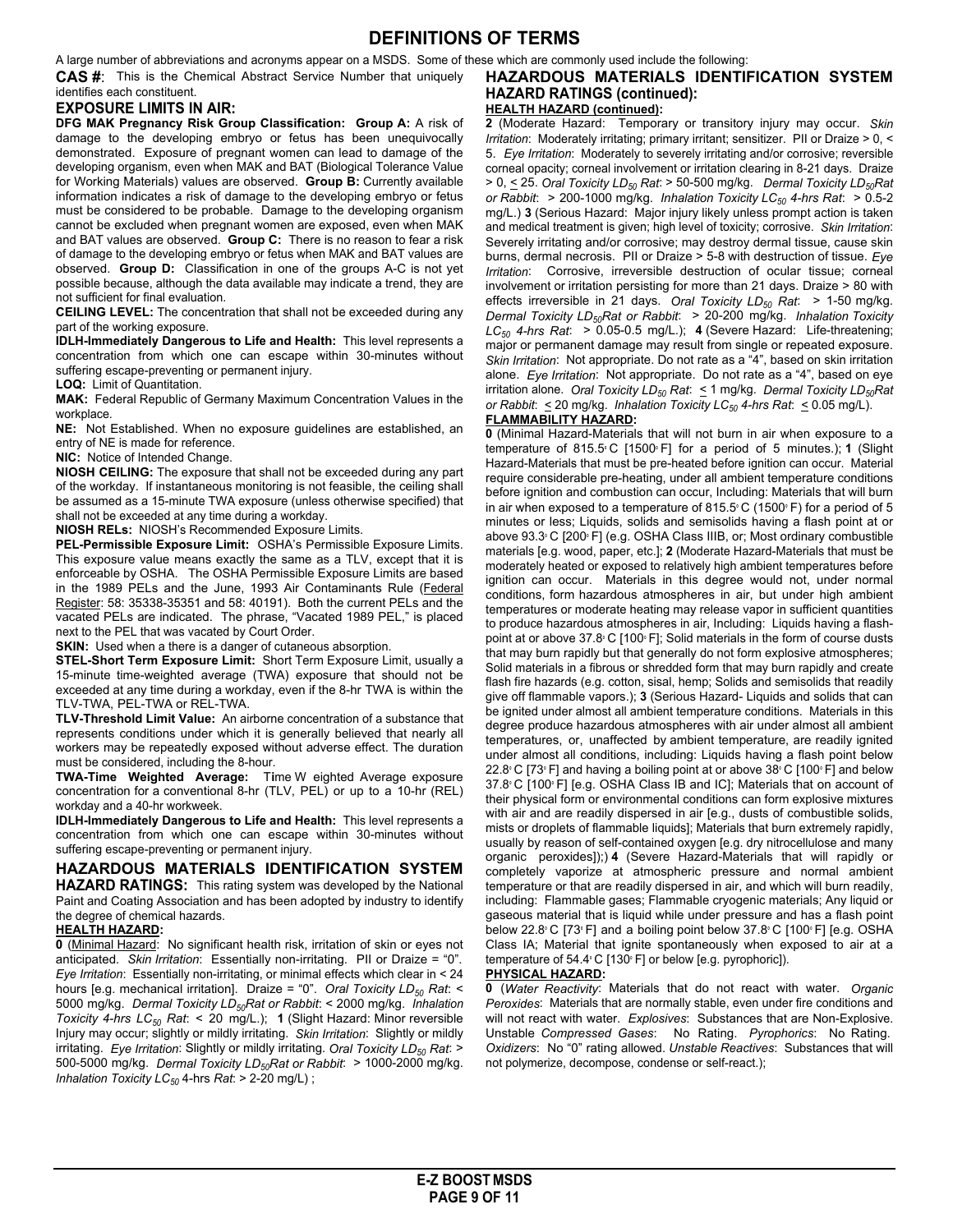#### **HAZARDOUS MATERIALS IDENTIFICATION SYSTEM HAZARD RATINGS (continued):**

**PHYSICAL HAZARD (continued):**

**1** (*Water Reactivity*: Materials that change or decompose upon exposure to moisture. *Organic Peroxides*: Materials that are normally stable, but can become unstable at high temperatures and pressures. These materials may react with water, but will not release energy. *Explosives*: Division 1.5 & 1.6 substances that are very insensitive explosives or that do not have a mass explosion hazard. *Compressed Gases*: Pressure below OSHA definition. *Pyrophorics*: No Rating. *Oxidizers*: Packaging Group III; Solids: any material that in either concentration tested, exhibits a mean burning time less than or equal to the mean burning time of a 3:7 potassium bromate/cellulose mixture and the criteria for Packing Group I and II are not met. Liquids: any material that exhibits a mean pressure rise time less than or equal to the pressure rise time of a 1:1 nitric acid (65%)/cellulose mixture and the criteria for Packing Group I and II are not met. *Unstable Reactives*: Substances that may decompose, condense or self-react, but only under conditions of high temperature and/or pressure and have little or no potential to cause significant heat generation or explosive hazard. Substances that readily undergo hazardous polymerization in the absence of inhibitors.); **2** (*Water Reactivity*: Materials that may react violently with water. *Organic Peroxides*: Materials that, in themselves, are normally unstable and will readily undergo violent chemical change, but will not detonate. These materials may also react violently with water. *Explosives*: Division 1.4 – Explosive substances where the explosive effect are largely confined to the package and no projection of fragments of appreciable size or range are expected. An external fire must not cause virtually instantaneous explosion of almost the entire contents of the package. *Compressed Gases*: Pressurized and meet OSHA definition but < 514.7 psi absolute at 21.1° C (70° F) [500 psig]. *Pyrophorics*: No Rating. *Oxidizers*: Packing Group II Solids: any material that, either in concentration tested, exhibits a mean burning time of less than or equal to the mean burning time of a 2:3 potassium bromate/cellulose mixture and the criteria for Packing Group I are not met. Liquids: any material that exhibits a mean pressure rise time less than or equal to the pressure rise of a 1:1 aqueous sodium chlorate solution (40%)/cellulose mixture and the criteria for Packing Group I are not met. *Reactives*: Substances that may polymerize, decompose, condense, or self-react at ambient temperature and/or pressure, but have a low potential for significant heat generation or explosion. Substances that readily form peroxides upon exposure to air or oxygen at room temperature); **3** (*Water Reactivity*: Materials that may form explosive reactions with water. *Organic Peroxides*: Materials that are capable of detonation or explosive reaction, but require a strong initiating source, or must be heated under confinement before initiation; or materials that react explosively with water. *Explosives*: Division 1.2 – Explosive substances that have a fire hazard and either a minor blast hazard or a minor projection hazard or both, but do not have a mass explosion hazard. *Compressed Gases*: Pressure > 514.7 psi absolute at 21.1° C (70° F) [500 psig]. *Pyrophorics*: No Rating. *Oxidizers*: Packing Group I Solids: any material that, in either concentration tested, exhibits a mean burning time less than the mean burning time of a 3.:2 potassium bromate/cellulose mixture. Liquids: Any material that spontaneously ignites when mixed with cellulose in a 1:1 ratio, or which exhibits a mean pressure rise time less than the pressure rise time of a 1:1 perchloric acid (50%)/cellulose mixture. *Unstable Reactives*: Substances that may polymerize, decompose, condense or self-react at ambient temperature and/or pressure and have a moderate potential to cause significant heat generation or explosion.); . **4** (*Water Reactivity*: Materials that react explosively with water without requiring heat or confinement. *Organic Peroxides*: Materials that are readily capable of detonation or explosive decomposition at normal temperature and pressures. *Explosives*: Division 1.1 & 1.2-explosive substances that have a mass explosion hazard or have a projection hazard. A mass explosion is one that affects almost the entire load instantaneously. *Compressed Gases*: No Rating. *Pyrophorics*: Add to the definition of Flammability "4". *Oxidizers*: No "4" rating. *Unstable Reactives*: Substances that may polymerize, decompose, condense or selfreact at ambient temperature and/or pressure and have a high potential to cause significant heat generation or explosion.).

#### **NATIONAL FIRE PROTECTION ASSOCIATION HAZARD RATINGS:**

HEALTH HAZARD: **0** (material that on exposure under fire conditions would offer no hazard beyond that of ordinary combustible materials); **1** (materials that on exposure under fire conditions could cause irritation or minor residual injury); **2** (materials that on intense or continued exposure under fire conditions could cause temporary incapacitation or possible residual injury);**3** (materials that can on short exposure could cause serious temporary or residual injury); **4** (materials that under very short exposure could cause death or major residual injury).

FLAMMABILITY HAZARD: **0** Materials that will not burn under typical fire conditions, including intrinsically noncombustible materials such as concrete, stone, and sand. **1** Materials that must be preheated before ignition can occur. Materials in this degree require considerable preheating, under all ambient temperature conditions, before ignition and combustion can occur **2** Materials that must be moderately heated or exposed to relatively high ambient temperatures before ignition can occur. Materials in this degree would not under normal conditions form hazardous atmospheres with air, but under high ambient temperatures or under moderate heating could release vapor in sufficient quantities to produce hazardous atmospheres with air. **3** Liquids and solids that can be ignited under almost all ambient temperature conditions. Materials in this degree produce hazardous atmospheres with air under almost all ambient temperatures or, though unaffected by ambient temperatures, are readily ignited under almost all conditions. **4** Materials that will rapidly or completely vaporize at atmospheric pressure and normal ambient temperature or that are readily dispersed in air and will burn readily.

INSTABILITY HAZARD: **0** Materials that in themselves are normally stable, even under fire conditions. **1** Materials that in themselves are normally stable, but that can become unstable at elevated temperatures and pressures. **2** Materials that readily undergo violent chemical change at elevated temperatures and pressures. **3** Materials that in themselves are capable of detonation or explosive decomposition or explosive reaction, but that require a strong initiating source or that must be heated under confinement before initiation. **4** Materials that in themselves are readily capable of detonation or explosive decomposition or explosive reaction at normal temperatures and pressures.

#### **FLAMMABILITY LIMITS IN AIR:**

Much of the information related to fire and explosion is derived from the **N**ational **F**ire **P**rotection **A**ssociation (**NFPA**). Flash Point - Minimum temperature at which a liquid gives off sufficient vapors to form an ignitable mixture with air. Autoignition Temperature: The minimum temperature required to initiate combustion in air with no other source of ignition. LEL the lowest percent of vapor in air, by volume, that will explode or ignite in the presence of an ignition source. UEL - the highest percent of vapor in air, by volume, that will explode or ignite in the presence of an ignition source.

#### **TOXICOLOGICAL INFORMATION:**

**Human and Animal Toxicology:** Possible health hazards as derived from human data, animal studies, or from the results of studies with similar compounds are presented. Definitions of some terms used in this section are: **LD<sup>50</sup>** - Lethal Dose (solids & liquids) which kills 50% of the exposed animals; **LC<sup>50</sup>** - Lethal Concentration (gases) which kills 50% of the exposed animals; **ppm** concentration expressed in parts of material per million parts of air or water; **mg/m<sup>3</sup>** concentration expressed in weight of substance per volume of air; **mg/kg** quantity of material, by weight, administered to a test subject, based on their body weight in kg. Other measures of toxicity include **TDLo**, the lowest dose to cause a symptom and **TCLo** the lowest concentration to cause a symptom; **TDo**, **LDLo**, and **LDo**, or **TC**, **TCo**, **LCLo**, and **LCo**, the lowest dose (or concentration) to cause lethal or toxic effects. **Cancer Information:** The sources are: **IARC** - the International Agency for Research on Cancer; **NTP** - the National Toxicology Program, **RTECS** - the Registry of Toxic Effects of Chemical Substances, **OSHA** and **CAL/OSHA**. IARC and NTP rate chemicals on a scale of decreasing potential to cause human cancer with rankings from 1 to 4. Subrankings (2A, 2B, etc.) are also used. **Other Information: BEI** - ACGIH Biological Exposure Indices, represent the levels of determinants which are most likely to be observed in specimens collected from a healthy worker who has been exposed to chemicals to the same extent as a worker with inhalation exposure to the TLV.